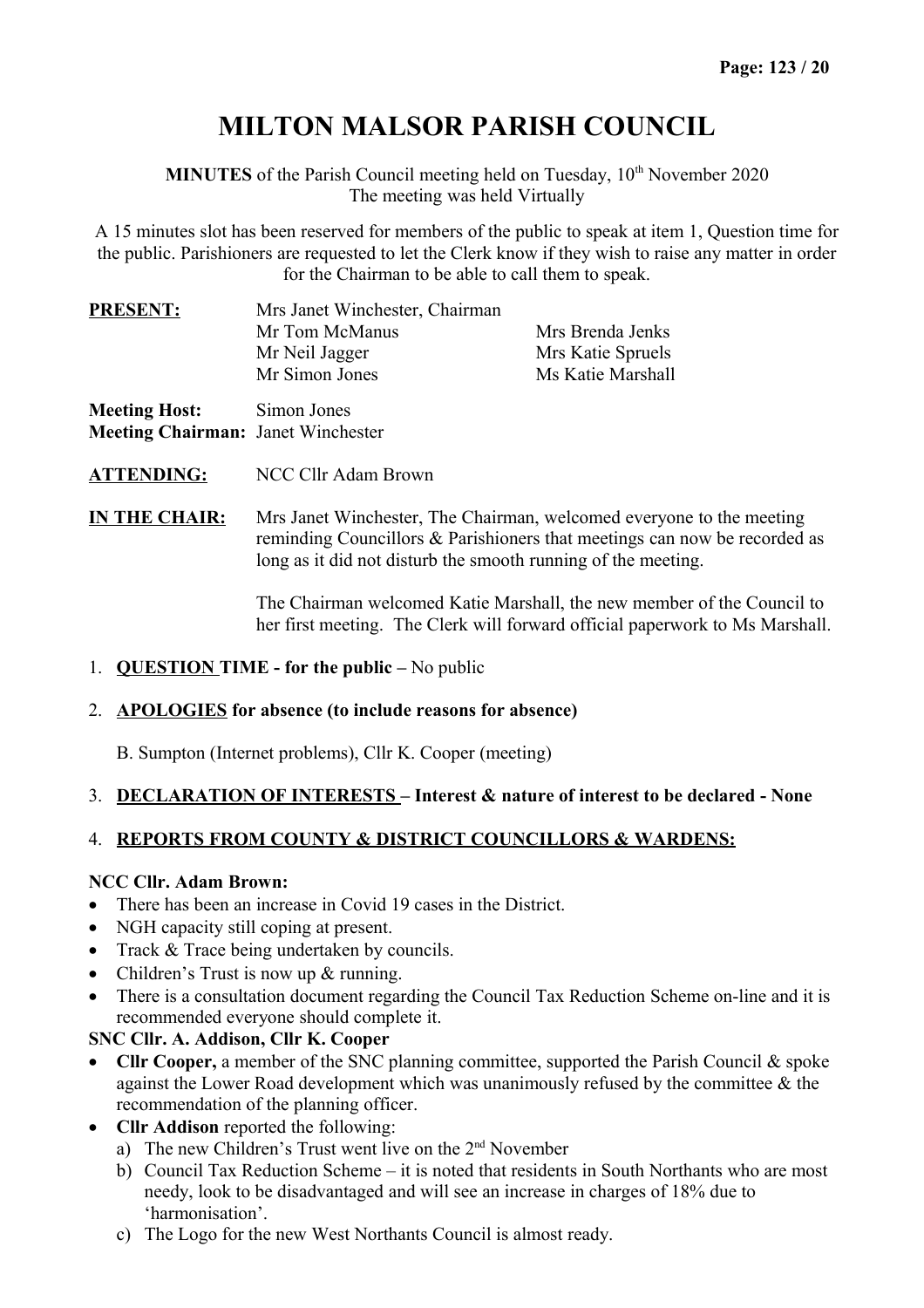## 5. **MINUTES OF PREVIOUS MEETING**:

These had been previously circulated and were duly proposed seconded and signed by the Chairman as a true record, with the following amendments:

P118 Ms Marshall's first name should read Katie not Katy. Typing error Jitty not Jutty. A missing comma in the finance section.

## 6. **MATTERS FOR REPORT – arising from the Minutes:**

## **Casual Vacancy**

- It was agreed to invite Ms Katie Marshall to take up one of the vacant positions.
- The Clerk has sent an email to Ms Marshall inviting her to take up the vacant post and has sent her the November agenda & draft October minutes.
- The Council is waiting to hear from SNC (by  $9<sup>th</sup>$  November) regarding appointing the second vacancy. Reply received – no request for an election has been received by SNC.
- NCALC report on rules for selecting a casual vacancy as we are now within six months of the local elections to be held on  $6<sup>th</sup>$  May 2021.
- Regulation 5(5) of The Local Elections (Parishes & Communities) (England & Wales) Rules 2006 provides that "*where a casual vacancy is not required to be filled by election, the parish council must, as soon as practicable after the expiry of the notice period of 14 days co-opt a person to fill the vacancy."* However, Regulation 5(6) provides that *"In the case of a casual vacancy occurring in the office of a Parish Councillor within six months before the day on which that Councillor would regularly have retired, paragraph (5) shall have effect with the substitution of the word may for must; and any vacancy not so filled must be filled at the ordinary election."*
- Therefore, for Parish Councils that are due to have ordinary elections on the  $6<sup>th</sup>$  May 2021, from the  $6<sup>th</sup>$  November onwards if a Councillor has resigned or dies, the Council should give public notice in the normal way, but a bye election cannot be claimed by electors and the Council **may** fill the vacancy by co-option but is **not** legally obliged to.
- Members to consider their options.

## **Highways**

- Gigaclear
	- a) Green boxes now in situ & not too obtrusive.
	- b) Members to keep an eye on any further works as some areas have not been reinstated.
	- c) Photographs have been taken of damaged kerbstones.
	- d) Clerk will contact Gigaclear again.

## **Lighting –** Fault report

- $\bullet$  High Street light shield installed Chairman to re-check the site.
- All faulty lamps have been reported to E. ON.

## **Village Maintenance / Environment Issues**

- Covid Snake to be put in the village hall. Suggestion that a history of the snake is undertaken.
- Rabbits in the village park Clerk to contact Hawk Pest Control for a quotation.
- Village planters the Chairman has refreshed them. There is a need for new volunteers to look after the planters in the Spring. Katie Marshall will organise the Malzor Lane planter.
- Plaques by trees on the Memorial Green need repairs & maintenance. K. Spruels to make enquiries who owns each sign.
- Christmas Tree on the Memorial Green will be put on the Green again this year. It has been donated once again.
- Collingtree road subsidence is now deep. Clerk to report to NCC Highways. **School Report**
- Village Hall donation to the school  $-K$ . Spruels to make enquiries.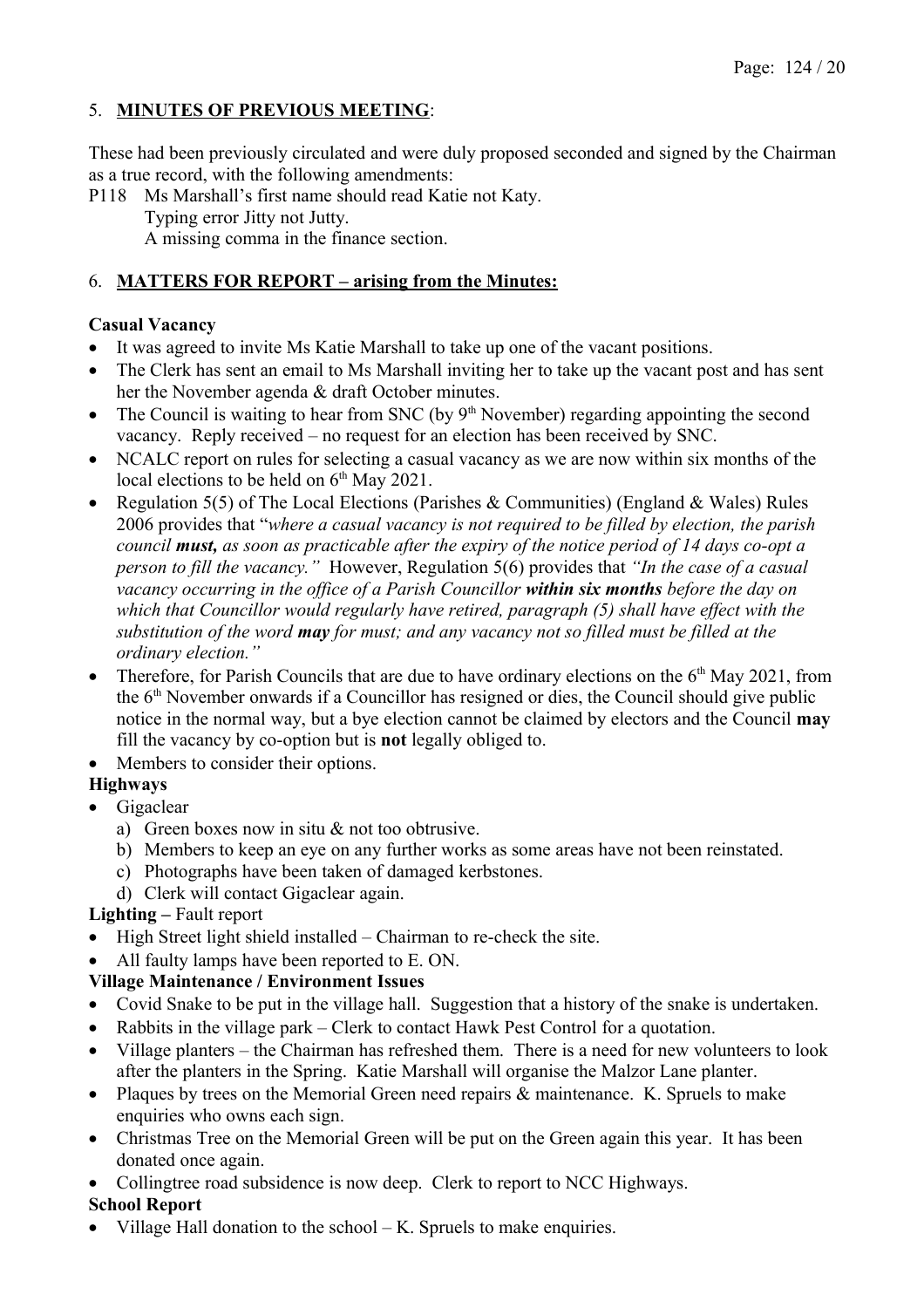## **Village Park**

- Laminated sign ref. Covid T. McManus to renew.
- Wicksteed equipment repairs.
- Rubber pellets ordered.
	- a) no response to N. Jagger. Clerk has emailed again.
	- b) Reply received: emailed order found in junk folder.
	- c) Can now offer 40 x 20Kg bags of green & 10 x 20Kg of black.
	- d) N. Jagger informed.
	- e) It was agreed to order the mixed colour pellets.

## **Remembrance Sunday – 8<sup>th</sup> November.**

- Parish Council Wreath ordered & delivered to P. Heffron.
- Bugler unable to play the Last Post due to Coronavirus.
- Road Closed signs ordered from Highways, collected, put out & returned by Glenn Bass
- Shortened service at the War Memorial with many residents standing on their doorsteps in remembrance.

## 7. **CORRESPONDENCE – Received & Sent**

#### **Received from**

- 1. N. Jagger J. Barr will strip the varnish from the village sign.
- 2. SNC PC has been awarded £2,727.90 CIL money which will be transferred to PC bank account. It must be used within 5 years. Clerk to enquire if this can off set the cost of the new playground equipment. **Reply received:** fund can be used for play equipment.

## **Sent to**

- 1. NCC Highways Grass mowing contribution of £586.04 applied for & invoice sent to S. Gilder at NCC.
- 2. SNC enforcement complaint received regarding security lighting at Holly House. Clerk has contacted SNC. It is understood the light has been turned off.
- 3. SNC broken waste bin outside the village park now repaired.

## 8. **FINANCE;**

| <b>Bank Balances</b>            | <b>Current A/C</b>         | £200.00    |
|---------------------------------|----------------------------|------------|
|                                 | Savings A/C                | £44,347.33 |
| Funds held in the savings $a/c$ | a) Park Account            | £15,133.93 |
|                                 | b) Rail Freight Account    | £4,885.00  |
|                                 | c) Reserve Fund            | £8,000.00  |
|                                 | d) Future Parish Elections | £1,500.00  |

#### **Accounts to be paid**

It was proposed, seconded & resolved to pay the following invoices:

| Cheque<br>No. | Payee                 | <b>Information</b>      | <b>Amount</b> | VAT    | <b>Total</b> |
|---------------|-----------------------|-------------------------|---------------|--------|--------------|
| 2354          | <b>HMRC</b>           | Clerk's PAYE            | 66.60         |        | 66.60        |
| 2355          | R. Fletcher           | Tree works              | 160.00        |        | 160.00       |
| 2356          | E. ON                 | Repairs, Chestnut Close | 23.47         | 4.69   | 28.16        |
| 2357          | E. ON                 | Lighting supply         | 208.07        | 10.40  | 218.47       |
| 2358          | PKF Littlejohn LLP    | External audit          | 300.00        | 60.00  | 360.00       |
| 2359          | A. Addison (Clerk)    | Salary & Expenses       | 264.22        | 44.71  | 308.93       |
| 2360          | Wicksteed Leisure Ltd | Play equipment repairs  | 1257.81       | 251.56 | 1509.37      |
| 2361          | Allseasons            | Mowing                  | 385.00        | 77.00  | 462.00       |
|               |                       |                         |               | Page:  | 126/20       |